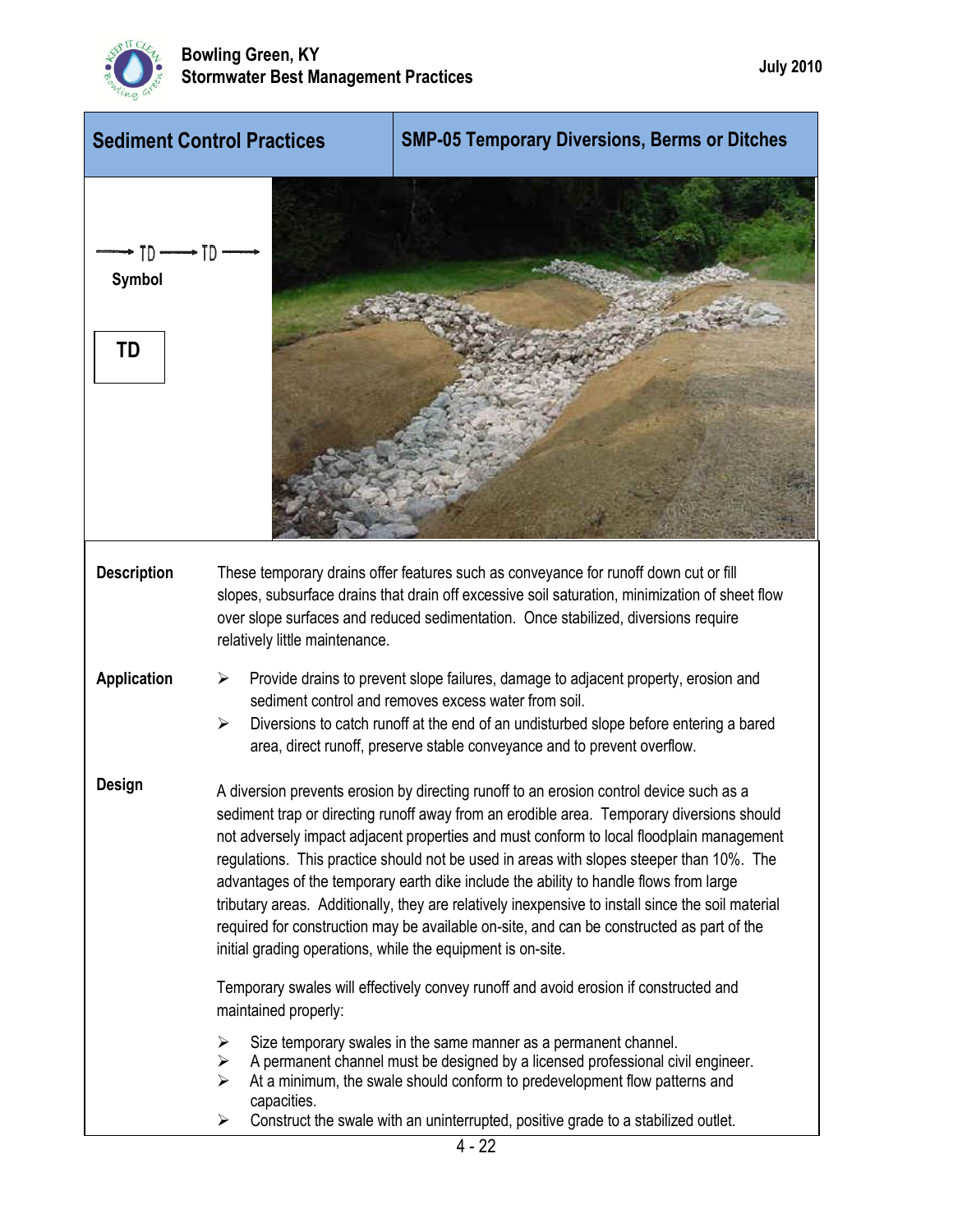

## **Design (cont'd)** *Drains*

Diversion drains are only effective if they are properly installed. Swales are more effective than dikes because they tend to be more stable. The combination of a swale with a dike on the downhill side is the most cost-effective diversion.

- $\triangleright$  Can be placed on or buried underneath the slope surface.
- $\triangleright$  Should be anchored at regular intervals of 50 to 100 ft.
- $\triangleright$  If a slope drain conveys sediment-laden water, direct flows to a sediment trap or basin.
- $\triangleright$  When using slope drains, limit tributary area to 2 acres per pipe. For larger areas, use a rock-lined channel or a series of pipes.
- $\triangleright$  Maximum slope generally limited to 2:1 (H: V), as energy dissipation below steeper slopes is difficult.
- $\triangleright$  Freeboard should be at least 0.5 feet.
- $\triangleright$  Drain or swale should be laid at a minimum grade of 1%, but not more than 15%.
- $\triangleright$  The swale must not be overtopped by the 10-year, 24-hour storm, meeting or exceeding the design criteria stated above.
- $\triangleright$  Remove all trees, stumps, obstructions, and other objectionable material from the swale when it is built.
- $\triangleright$  Compact any fill material along the path of the swale.
- $\triangleright$  Stabilize all swales immediately. Triple-seed and mulch swales at a slope of less than 5 percent, and use rip-rap or sod for swales with a slope between 5 and 15 percent.
- $\triangleright$  Do not operate construction vehicles across a swale unless a stabilized crossing is provided.
- $\triangleright$  Direct surface runoff to slope drains with diversion swales, dikes and berms.
- $\triangleright$  When installing slope drains:
	- Install slope drains perpendicular to slope contours.
	- Compact soil around and under entrance, outlet, and length of pipe.
	- Securely anchor and stabilize pipe and appurtenances into soil.
	- Check to ensure that pipe connections are watertight.
	- Protect inlet and outlet of slope drains: use standard flared end section at entrance for pipe slope drains 12 in. and larger.
	- Protect area around inlet with filter cloth.
	- Protect outlet with geosynthetics and rip-rap or other energy dissipation device. For high-energy discharges, reinforce rip-rap with concrete or use reinforced concrete devices.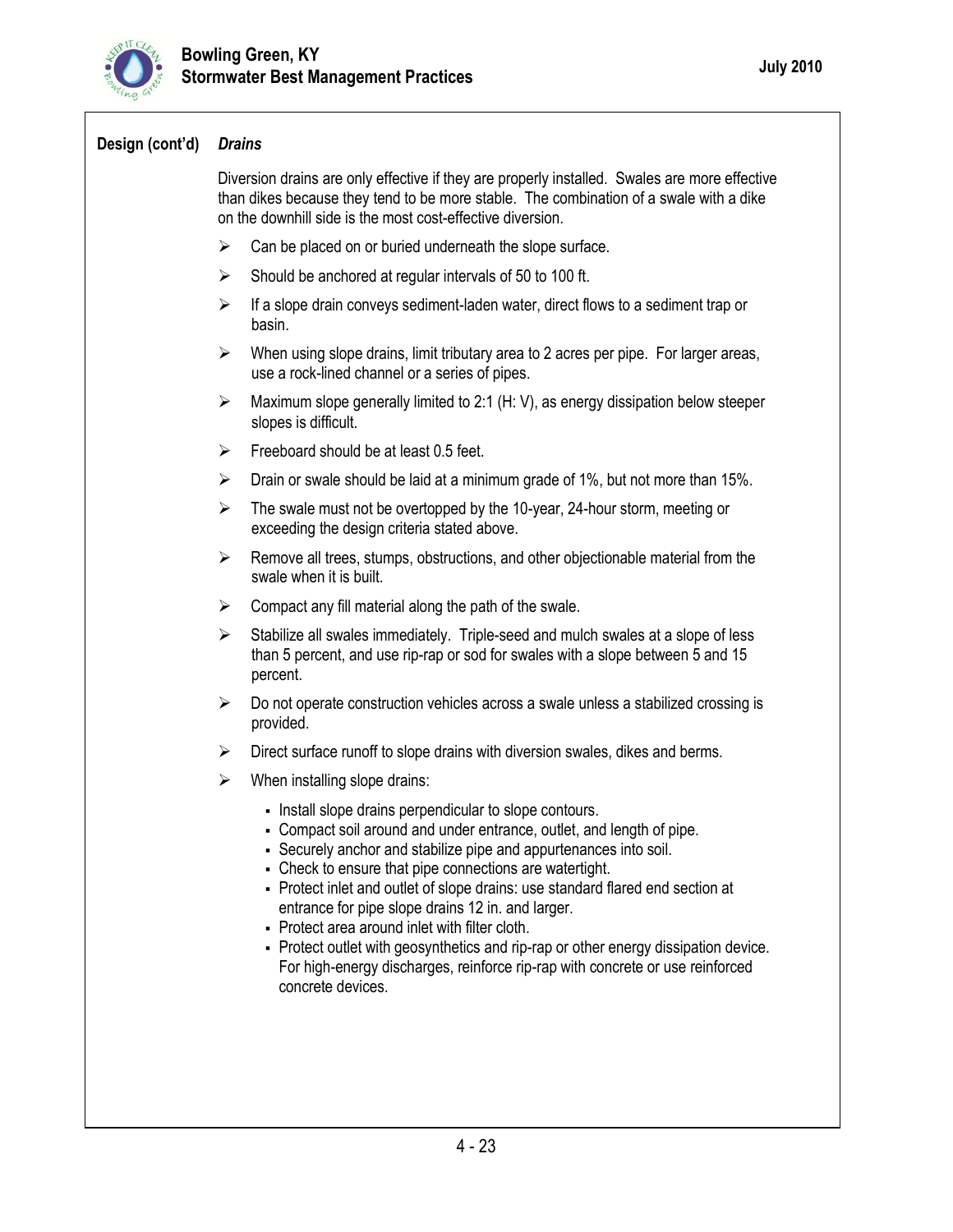

| Design (cont'd) |                   | $\triangleright$ When installing subsurface drains:                                                                                                                                                                                                                                                                                                                                                                                                                                                                                               |  |  |
|-----------------|-------------------|---------------------------------------------------------------------------------------------------------------------------------------------------------------------------------------------------------------------------------------------------------------------------------------------------------------------------------------------------------------------------------------------------------------------------------------------------------------------------------------------------------------------------------------------------|--|--|
|                 |                   | - Slightly slope subsurface drain towards outlet.<br>- Check to ensure that pipe connections are watertight.<br>- Review relative size of soil and slot/perforation size in the pipe to prevent<br>sediment from entering pipe.<br>- Relief drains lower groundwater table. Install parallel to slope and drain to side of<br>slope. Use gridiron, herringbone or random pattern.<br>- Interceptor drains prevent excessive soil saturation on sensitive slopes. Install<br>perpendicular to slope and divert discharge to the side of the slope. |  |  |
|                 | <b>Diversions</b> |                                                                                                                                                                                                                                                                                                                                                                                                                                                                                                                                                   |  |  |
|                 | ➤                 | Select design flows and safety factor based on careful evaluation of risks due to<br>erosion of the measure, over topping, flow backups, or washout.                                                                                                                                                                                                                                                                                                                                                                                              |  |  |
|                 | ➤                 | High flow velocities may require the use of a lined ditch, or other methods of<br>stabilization.                                                                                                                                                                                                                                                                                                                                                                                                                                                  |  |  |
|                 | ➤                 | When installing diversion ditches and berms:                                                                                                                                                                                                                                                                                                                                                                                                                                                                                                      |  |  |
|                 |                   | - Protect outlets from erosion.<br>- Utilize planned permanent ditches/berms early in construction phase when<br>practicable.                                                                                                                                                                                                                                                                                                                                                                                                                     |  |  |
|                 | ➤                 | All dikes and berms should be compacted by earth-moving equipment.                                                                                                                                                                                                                                                                                                                                                                                                                                                                                |  |  |
|                 | ➤                 | All dikes should have positive flow to a stabilized outlet.                                                                                                                                                                                                                                                                                                                                                                                                                                                                                       |  |  |
|                 | ➤                 | Top width may be wider and side slopes may be flatter at crossings for construction<br>traffic.                                                                                                                                                                                                                                                                                                                                                                                                                                                   |  |  |
|                 | ➤                 | Dikes should direct sediment-laden runoff into a sediment trapping device.                                                                                                                                                                                                                                                                                                                                                                                                                                                                        |  |  |
|                 | ➤                 | Dikes should be stabilized with vegetation, chemicals, or physical devices.                                                                                                                                                                                                                                                                                                                                                                                                                                                                       |  |  |
|                 | ➤                 | Compact any fills to prevent unequal settlement.                                                                                                                                                                                                                                                                                                                                                                                                                                                                                                  |  |  |
|                 | ➤                 | Dikes should remain in place until disturbed areas are permanently stabilized.                                                                                                                                                                                                                                                                                                                                                                                                                                                                    |  |  |
|                 | ➤                 | Examine the site for run-on from off-site sources (control off-site flows through or<br>around site).                                                                                                                                                                                                                                                                                                                                                                                                                                             |  |  |
|                 | ➤                 | Select flow velocity limit based on soil types and drainage flow patterns for each<br>project site                                                                                                                                                                                                                                                                                                                                                                                                                                                |  |  |
|                 | ➤                 | Establish a maximum flow velocity, shear stress or 3-5 ft/s, for using earth dikes and<br>swales, above which a lined ditch must be used.                                                                                                                                                                                                                                                                                                                                                                                                         |  |  |
|                 | ➤                 | Temporary diversion berms or ditches must be installed as a first step in the land-<br>disturbing activity and must be functional before downslope land disturbance.                                                                                                                                                                                                                                                                                                                                                                              |  |  |
|                 |                   |                                                                                                                                                                                                                                                                                                                                                                                                                                                                                                                                                   |  |  |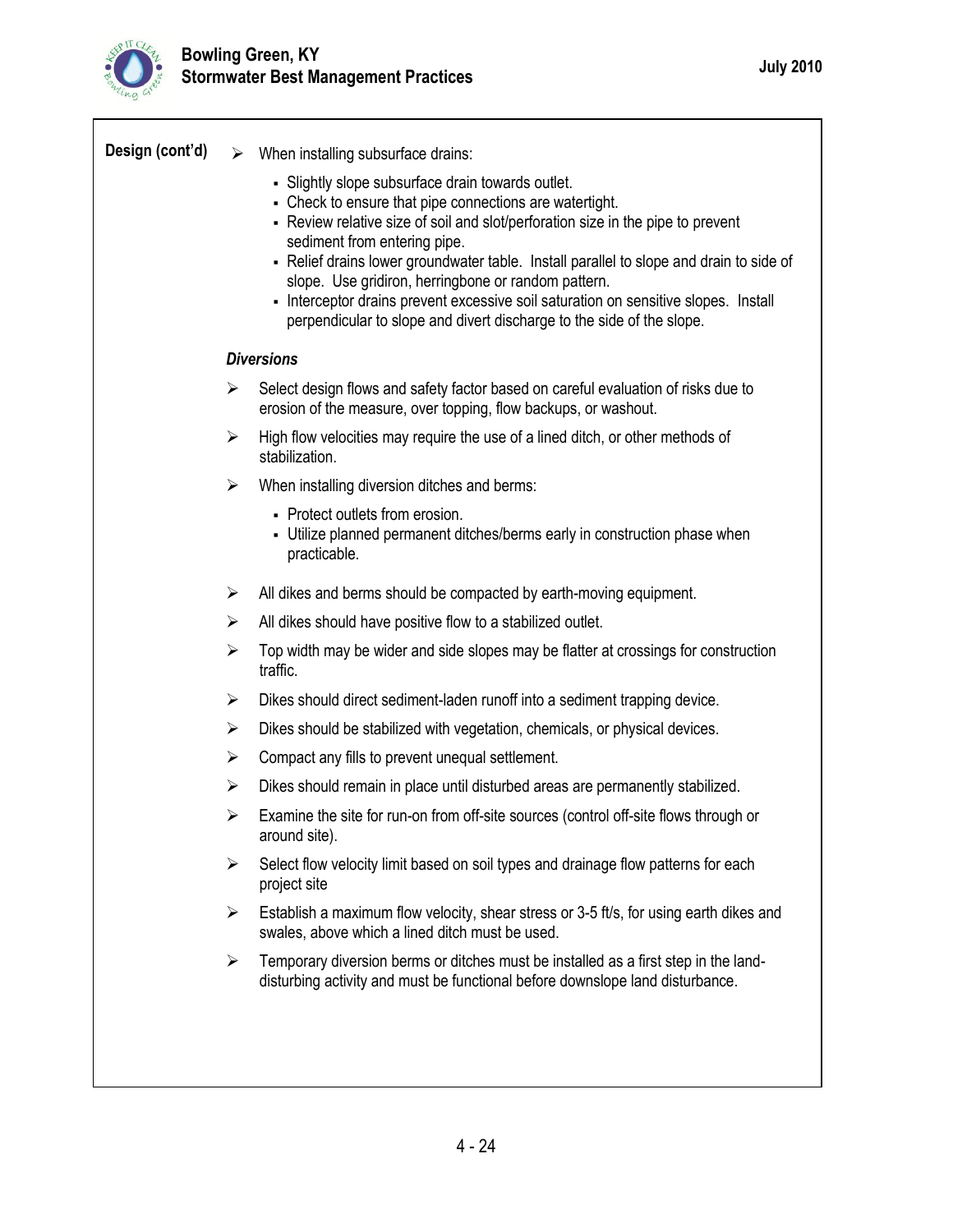

| Design (cont'd)    | ➤                     | Design an emergency overflow section or bypass area for larger storms that exceed                                                                                              |
|--------------------|-----------------------|--------------------------------------------------------------------------------------------------------------------------------------------------------------------------------|
|                    |                       | the 10-year design storm.                                                                                                                                                      |
|                    | ➤                     | Conveyances must be lined or reinforced when velocities exceed allowable limits for<br>soil. Consider use of geotextiles, engineering fabric, vegetation, rip-rap or concrete. |
|                    | ➤                     | The berm or ditch must not be overtopped by the 10-year, 24-hour storm, meeting or<br>exceeding the design criteria stated above.                                              |
|                    | ➤                     | Maximum slope generally limited to 2:1 (H: V), as energy dissipation below steeper<br>slopes is difficult.                                                                     |
| <b>Maintenance</b> | ➤                     | Inspect drains before and after each storm event greater than one-half inch.                                                                                                   |
|                    | $\blacktriangleright$ | Inspect weekly and after any repairs are made until drainage area is stabilized                                                                                                |
|                    | $\blacktriangleright$ | Maintain drains and swales to eliminate erosion, accumulation of debris and sediment                                                                                           |
|                    | ➤                     | Check status of water ponding activities. Remove water if such activities occur                                                                                                |
|                    | ➤                     | Temporary conveyances should be removed when surroundings become stable or<br>when the construction is complete                                                                |
|                    | $\blacktriangleright$ | If vegetation has not been established, reseed damaged and sparse areas<br>immediately. Triple seed (see seeding rates in Section 4.4.1) areas below the flow                  |
|                    | $\blacktriangleright$ | line, and use erosion control blankets or turf reinforcement mats as necessary.<br>Damages caused by construction traffic or other activity must be repaired before the        |
|                    |                       | end of each working day.                                                                                                                                                       |
| Inspection         | ப                     | Routine visit after every heavy rain water event.                                                                                                                              |
|                    |                       |                                                                                                                                                                                |
|                    | $\Box$                | No evidence of washout, accumulated debris and build up in ditches or berms.                                                                                                   |
|                    |                       |                                                                                                                                                                                |
|                    |                       |                                                                                                                                                                                |
|                    |                       |                                                                                                                                                                                |
|                    |                       |                                                                                                                                                                                |
|                    |                       |                                                                                                                                                                                |
|                    |                       |                                                                                                                                                                                |
|                    |                       |                                                                                                                                                                                |
|                    |                       |                                                                                                                                                                                |
|                    |                       |                                                                                                                                                                                |
|                    |                       |                                                                                                                                                                                |
|                    |                       |                                                                                                                                                                                |
|                    |                       |                                                                                                                                                                                |
|                    |                       |                                                                                                                                                                                |